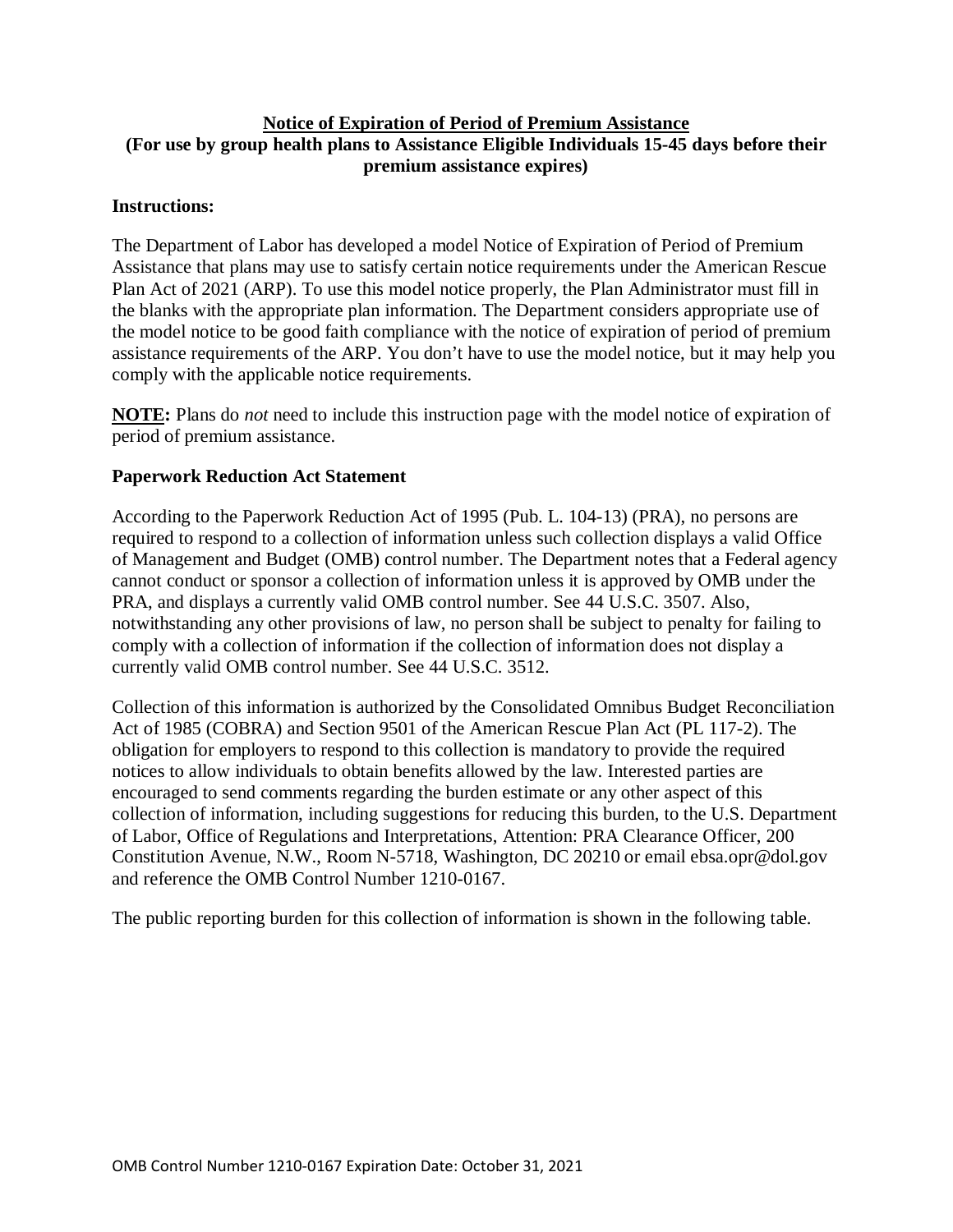| <b>Notice Type</b>                                            | <b>Estimated Average Time</b>                                                       |
|---------------------------------------------------------------|-------------------------------------------------------------------------------------|
| <b>General Notice</b>                                         | Minimal additional burden as already covered<br>under OMB Control Number 1210-0123. |
| Notice in Connection with<br><b>Extended Election Periods</b> | 1 minute per response                                                               |
| <b>Alternative Notice</b>                                     | 2 minutes per response                                                              |
| Notice of Expiration of<br><b>Premium Assistance</b>          | 1 minute per response                                                               |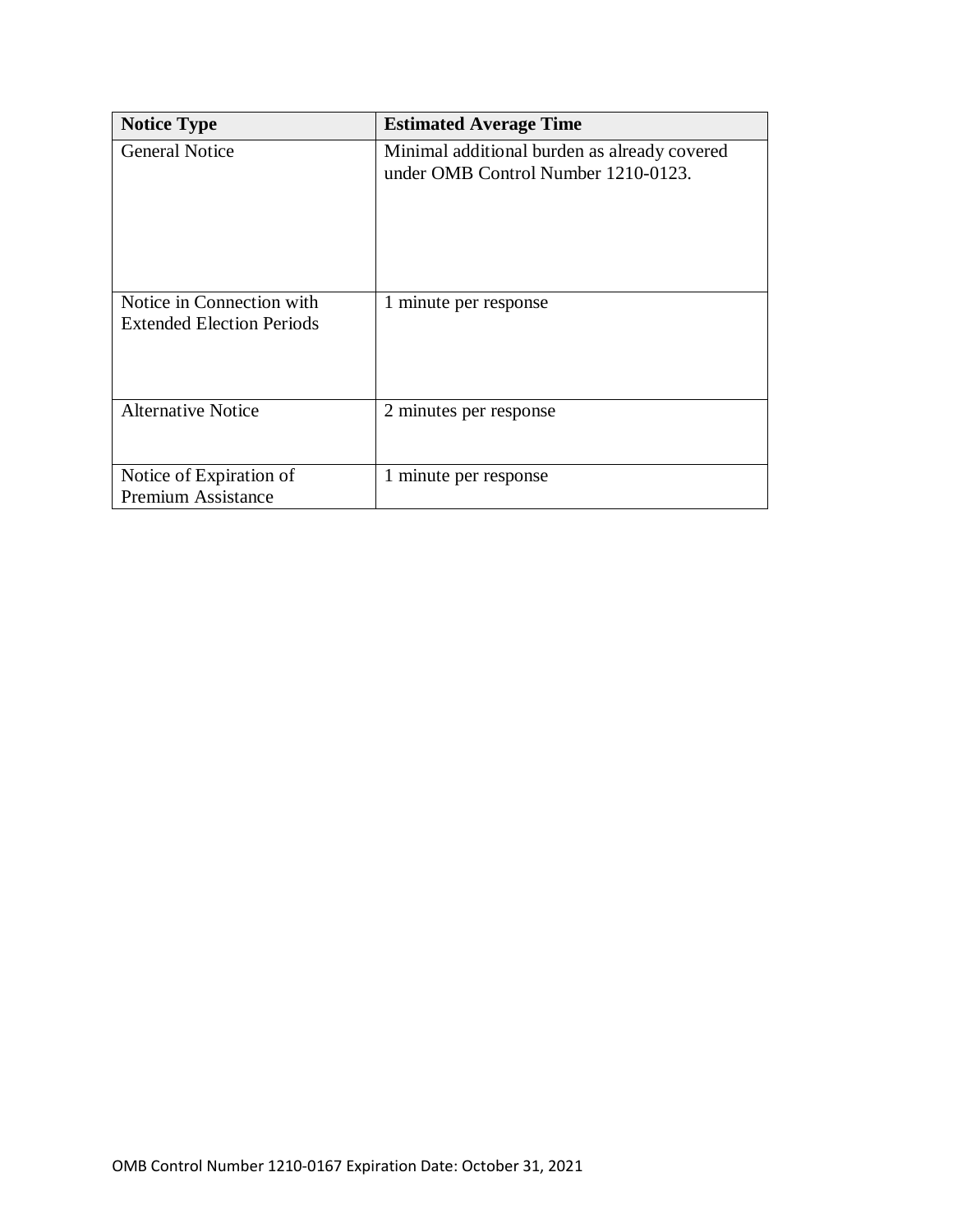# **Model Notice of Expiration of Period of Premium Assistance**

(For use by group health plans to Assistance Eligible Individuals 15-45 days before their premium assistance expires)

# **IMPORTANT INFORMATION: Notice of Expiration of Period of Premium Assistance**

[*Enter date of notice*]

Dear: [*Identify the qualified beneficiary(ies), by name or status*]

**This notice has important information about the end of your right to premium assistance for COBRA continuation coverage under [***enter name of group health plan or health insurance policy***] (the [Plan or Policy]), as well as about other health coverage options that may be available to you, including Medicaid or coverage through the Health Insurance Marketplace**®[1](#page-2-0) **. To sign up for Marketplace coverage, visit [www.HealthCare.gov](http://www.healthcare.gov/) or call 1- 800-318-2596 (TTY: 1-855-889-4325). You may be able to get coverage through Medicaid or the Health Insurance Marketplace® that costs less than COBRA continuation coverage, now that the premium assistance is ending. People in most states use [www.HealthCare.gov](https://www.healthcare.gov/) to apply for and enroll in Marketplace coverage; if your state has its own Marketplace platform, you can find contact information here: www[.HealthCare.gov/marketplace-in](https://www.healthcare.gov/marketplace-in-your-state/)[your-state/.](https://www.healthcare.gov/marketplace-in-your-state/)**

Please read the information in this notice very carefully before you make your decision.

# **Why am I getting this notice?**

 $\overline{\phantom{a}}$ 

You're getting this notice because your premium assistance for continuation coverage under the plan or policy will end on [*enter date*] due to

 $\Box$  End of maximum period of continuation coverage  $\Box$  End of premium assistance

# **If I continue on COBRA continuation coverage, how long will the coverage last?**

Your COBRA continuation coverage can last until [*enter date*] [*if after the date on which premium assistance ends, include the following statement*: After [*enter date premium assistance ends*], this COBRA continuation coverage does not include federal premium assistance and costs \$ XXXX.XX per month]*.* Continuation coverage may end before the date noted above in certain circumstances, like failure to pay premiums, fraud, or if you become covered under another group health plan.

# **Are there other coverage options besides COBRA continuation coverage?**

Yes. Now that your premium assistance is expiring, there may be other more affordable coverage options for you and your family through the Health Insurance Marketplace®, Medicare, or other group health plan coverage options (such as a spouse's plan) through what is called a "special

<span id="page-2-0"></span><sup>&</sup>lt;sup>1</sup> Health Insurance Marketplace<sup>®</sup> is a registered service mark of the U.S. Department of Health & Human Services.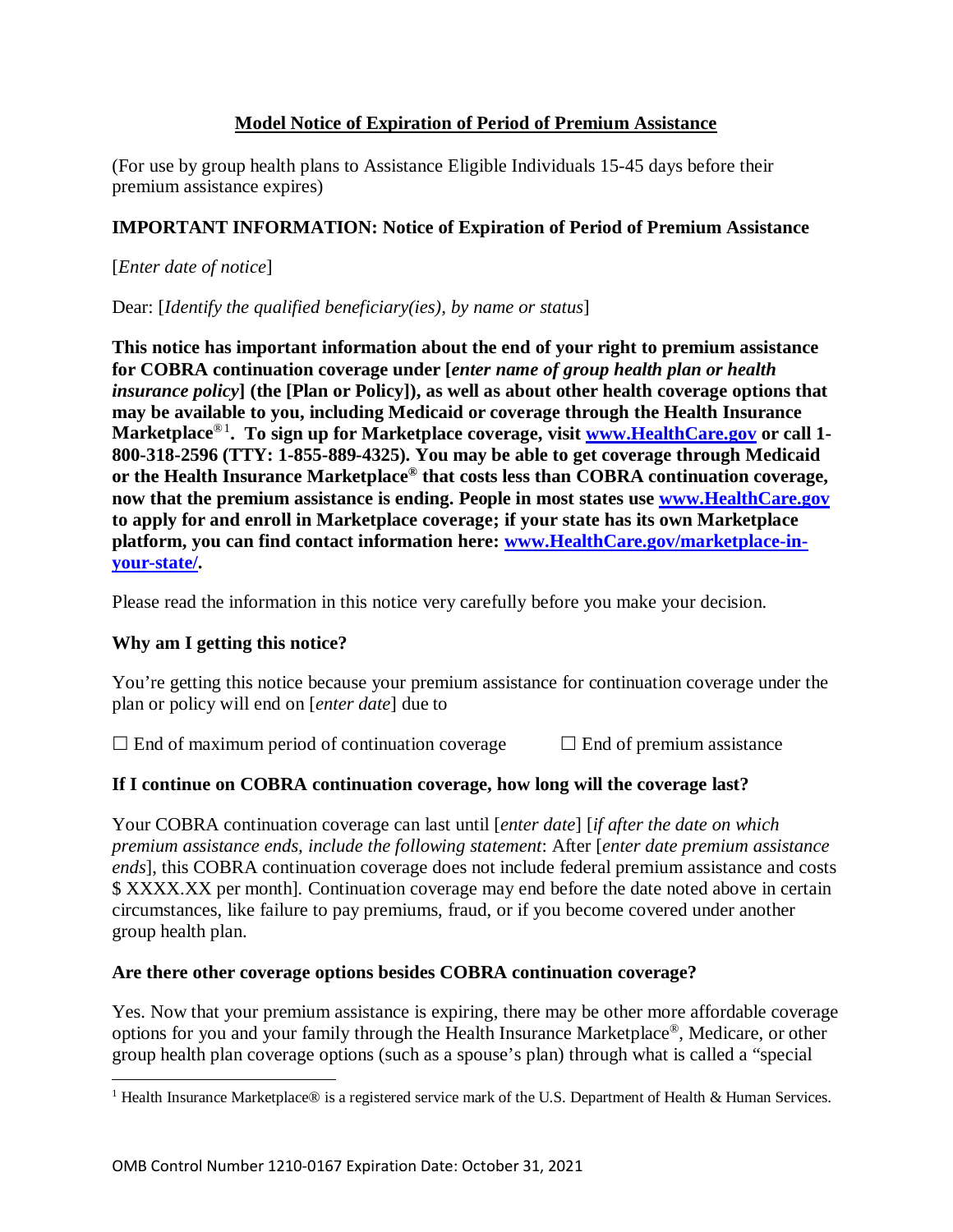enrollment period." Additionally, you may apply for and, if eligible, enroll in Medicaid at any time. Some of these options may cost less than COBRA continuation coverage. If you're eligible for Medicare, consider signing up during its special enrollment period to avoid a coverage gap when your COBRA coverage ends and a late enrollment penalty.

If you have not yet exhausted COBRA continuation coverage, you should compare your other coverage options with COBRA continuation coverage and choose the coverage that is best for you. For example, if you move to other coverage you may pay more out of pocket than you would under COBRA continuation coverage because the new coverage may impose a new deductible.

It's important that you choose carefully between maintaining COBRA continuation coverage and other coverage options, because once you've made your choice, it can be difficult or impossible to switch to another coverage option until the next available open enrollment period.

**You may qualify for a special enrollment period to enroll in Marketplace coverage when your COBRA continuation coverage and/or your premium assistance ends. You may be able to get coverage through Medicaid or the Health Insurance Marketplace® that costs less than COBRA continuation coverage without premium assistance. You can learn more about the Marketplace below.**

#### **What is the Health Insurance Marketplace®?**

The Health Insurance Marketplace**®** offers "one-stop shopping" to find and compare private individual health insurance options. In the Marketplace, you could be eligible for a subsidy that lowers your monthly premiums and for cost-sharing reductions that lower your out-of-pocket costs for deductibles, coinsurance, and copayments right away, and you can see what your subsidized premium, deductibles, and out-of-pocket costs will be before you make a decision to enroll. Through a Marketplace you can also learn if you may qualify for free or low-cost coverage from [Medicaid](https://www.healthcare.gov/do-i-qualify-for-medicaid) or the [Children's Health Insurance Program \(CHIP\).](https://www.healthcare.gov/are-my-children-eligible-for-chip) People in most states use [www.HealthCare.gov](https://www.healthcare.gov/) to apply for and enroll in Marketplace coverage; if your state has its own Marketplace platform, you can find contact information for your State Marketplace here: [https://www.healthcare.gov/marketplace-in-your-state/.](https://www.healthcare.gov/marketplace-in-your-state/)

Coverage through Medicaid or the Marketplace may cost less than COBRA continuation coverage. Being offered COBRA continuation coverage won't limit your eligibility for Medicaid. In addition, if you have been offered COBRA continuation coverage because you are a former employee of the employer offering the coverage, the offer of coverage won't limit your eligibility for Marketplace coverage or for a subsidy or a premium tax credit to help pay for your Marketplace coverage. However, you won't be eligible for a premium tax credit, or advance payments of the premium tax credit, during any month that you're enrolled in COBRA continuation coverage. Therefore, if you qualify for a special enrollment period to enroll in Marketplace coverage and also qualify for advance payment of the premium tax credit that you would like to use, you should end your COBRA continuation coverage before your Marketplace coverage starts.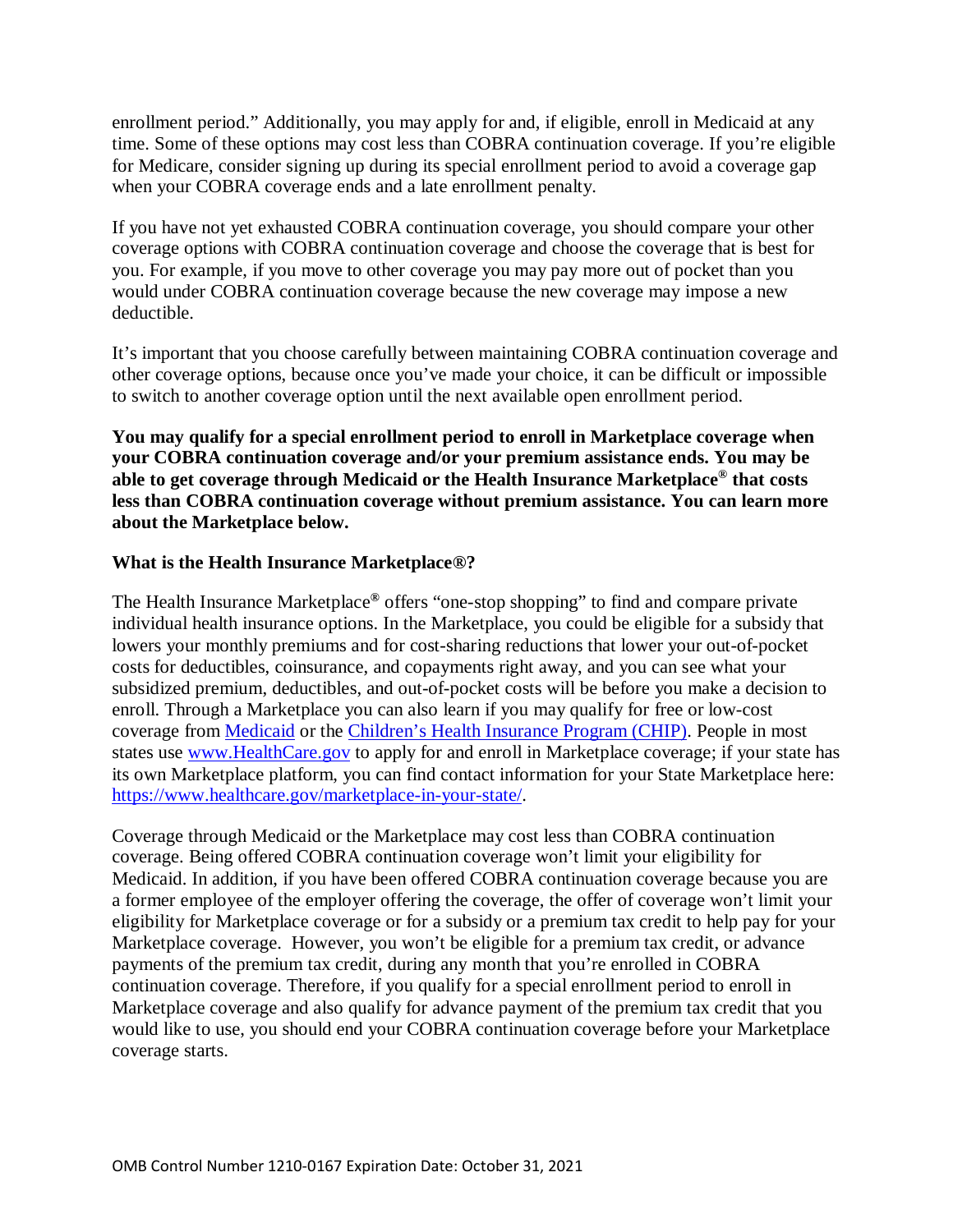If you are currently employed by the employer offering the COBRA continuation coverage with premium assistance, you may enroll in Marketplace coverage but you may be ineligible for a subsidy or a premium tax credit for the Marketplace coverage for the period you are offered the COBRA continuation coverage with premium assistance.

#### **When can I enroll in Marketplace coverage?**

Marketplace-eligible consumers can enroll in Marketplace coverage if they qualify for a special enrollment period. When your COBRA continuation coverage expires or your employer stops contributing to COBRA, including through your COBRA premium assistance, you may qualify for a special enrollment period to enroll in Marketplace coverage. Under this special enrollment period, Marketplace-eligible consumers have 60 days from the the end of their COBRA continuation coverage or the last day of the period for which COBRA continuation coverage is subsidized by an employer or by premium assistance, to select a Marketplace plan through HealthCare.gov. Alternatively, Marketplace-eligible consumers may report the upcoming loss of premium assistance, or the end of their COBRA continuation coverage, and may be eligible to enroll in a new health plan up to 60 days before the event triggering the special enrollment period, to get Marketplace coverage. **60 days after the last day of the period for which COBRA continuation coverage is subsidized by an employer or premium assistance or the end of the COBRA continuation coverage, your special enrollment period will end and you may not be able to enroll, so you should take action right away.** In addition, during what is called an "open enrollment" period, Marketplace-eligible consumers can enroll from November 1 – December 15 in Marketplace coverage that starts on January 1. Finally, you can apply for and, if eligible, enroll in Medicaid coverage at any time.

Note that, due to COVID-19, for Marketplaces that use HealthCare.gov, all Marketplace-eligible consumers who are submitting a new application or updating an existing application can access a a special enrollment period available at HealthCare.gov from February 15 through August 15, 2021. For more information, please see: [www.HealthCare.gov/sep-list/.](http://www.healthcare.gov/sep-list/) Marketplace-eligible consumers in states with Marketplaces that do not use the HealthCare.gov platform should consult your Marketplace to find out if you have a special enrollment period available to them. If your state has its own Marketplace platform you can find contact information for your State Marketplace here: https://www.HealthCare.gov/marketplace-in-your-state/.

Additionally, under the ARP, individuals and families may be eligible for a temporary increase in their premium tax credit and advance payments of the premium tax credit, for 2021 and 2022, with no one who is eligible paying more than 8.5% of their household income towards the cost of the benchmark plan or a less expensive plan.

To find out more about enrolling in the Marketplace, such as when the next open enrollment period will be and what you need to know about qualifying events and special enrollment periods, visit [www.HealthCare.gov/](http://www.healthcare.gov/)coverage-outside-open-enrollment/special-enrollmentperiod. If your state has its own Marketplace platform, you can find contact information for your State Marketplace here: https://www.HealthCare.gov/marketplace-in-your-state/. Note, you may apply for and, if eligible, enroll in Medicaid coverage at any time.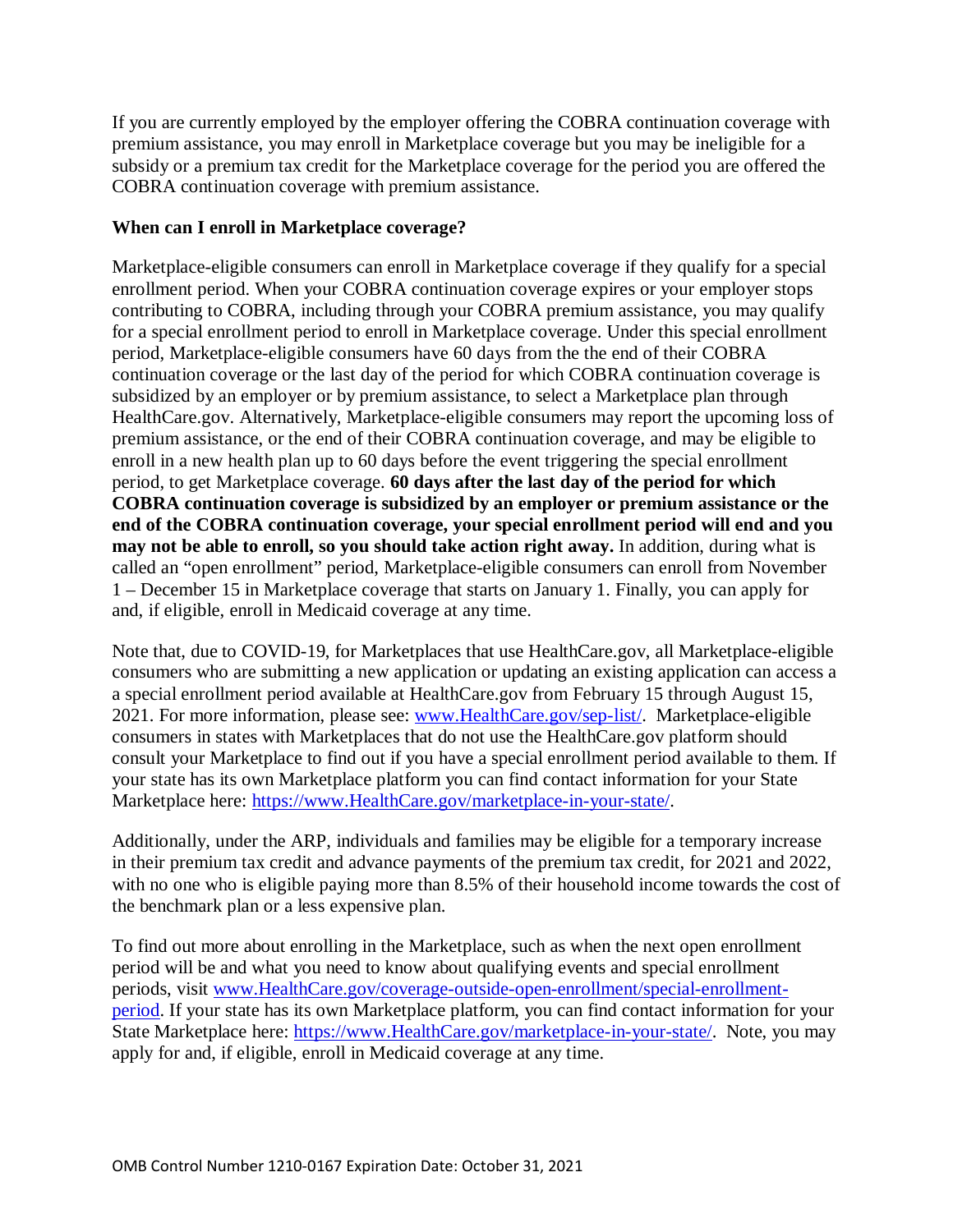#### **If I am able to and choose to continue on COBRA continuation coverage after the end of premium assistance, can I switch to coverage in the Marketplace after the 60-day special enrollment period ends? What about if I choose Marketplace coverage and want to switch back to COBRA continuation coverage?**

If you continue with COBRA continuation coverage after the end of the premium assistance, you can switch to a Marketplace plan during the annual Marketplace open enrollment period or during a special enrollment period. Additionally, if you initially decide to keep COBRA continuation coverage, you may still be able to enroll in Marketplace coverage until the end of a special enrollment period, which is 60 days after your loss of COBRA premium assistance. Depending on your circumstances, you may also qualify for a tax credit if you end your COBRA continuation coverage by the time your Marketplace coverage starts, and you are otherwise eligible.

But be careful: if you terminate your COBRA continuation coverage early without another event that qualifies you for a special enrollment period, you'll have to wait to enroll in Marketplace coverage until the next available open enrollment period and could end up without any health coverage in the interim.

Alternatively, once you've exhausted your COBRA continuation coverage, you may be eligible for a special enrollment period, to enroll in Marketplace coverage, if you are Marketplaceeligible, even if Marketplace open enrollment has ended due to your exhaustion of COBRA coverage. For more information on COBRA continuation coverage and the Marketplace, see [www.HealthCare.gov/unemployed/cobra-coverage/.](https://www.healthcare.gov/unemployed/cobra-coverage/)

If you sign up for Marketplace coverage and terminate your COBRA continuation coverage, you cannot switch back to COBRA continuation coverage.

# **Can I enroll in another group health plan?**

 $\overline{\phantom{a}}$ 

You may be eligible to enroll in coverage under another group health plan (like a spouse's plan), if you request enrollment within 30 days of the end of the maximum period of COBRA continuation coverage.

If you have not yet reached the end of the maximum period of COBRA continuation coverage, contact the other group health plan to see when you may be eligible to enroll.

# **Can I enroll in Medicare instead of COBRA continuation coverage after my group health plan coverage ends?**

In general, if you don't enroll in Medicare Part A or B when you are first eligible because you are still employed, after the initial enrollment period for Medicare Part A or B, you have an 8- month special enrollment period<sup>[2](#page-5-0)</sup> to sign up, beginning on the earlier of

<span id="page-5-0"></span><sup>&</sup>lt;sup>2</sup> [https://www.medicare.gov/sign-up-change-plans/how-do-i-get-parts-a-b/part-a-part-b-sign-up-periods.](https://www.medicare.gov/sign-up-change-plans/how-do-i-get-parts-a-b/part-a-part-b-sign-up-periods) These rules are different for people with End Stage Renal Disease (ESRD).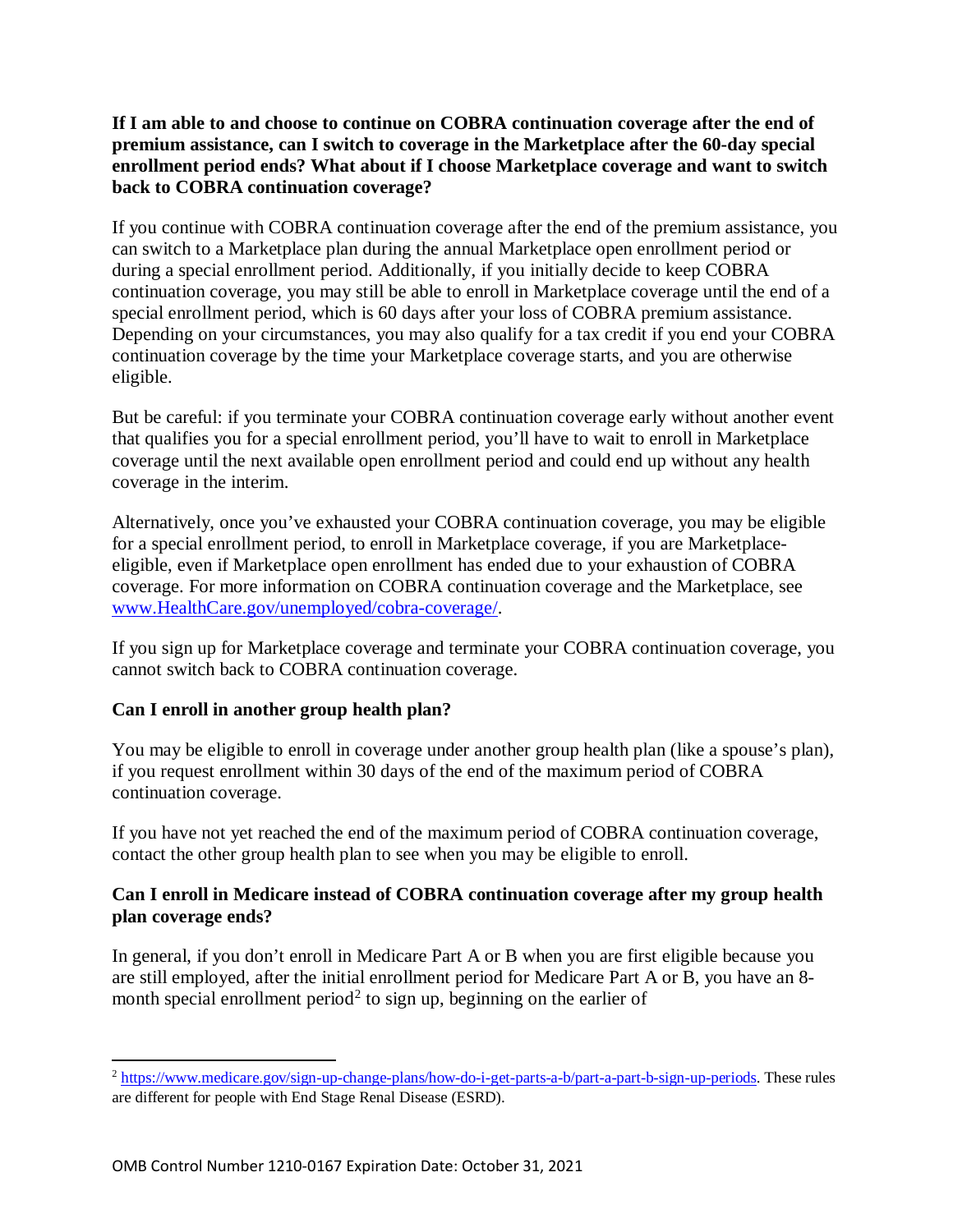- The month after your employment ends; or
- The month after group health plan coverage based on current employment ends.

If you don't enroll in Medicare Part B and elect COBRA continuation coverage instead, you may have to pay a Part B late enrollment penalty and you may have a gap in coverage if you decide you want Part B later. If you elect COBRA continuation coverage and then enroll in Medicare Part A or B before the COBRA continuation coverage ends, the [Plan or Policy] may terminate your COBRA continuation coverage. However, if Medicare Part A or B is effective on or before the date of the COBRA election, COBRA continuation coverage may not be discontinued on account of Medicare entitlement, even if you enroll in the other part of Medicare after the date of the election of COBRA continuation coverage.

If you are enrolled in both COBRA continuation coverage and Medicare, Medicare will generally pay first (as the primary payer) and COBRA continuation coverage will pay second. Certain COBRA continuation coverage may pay as if secondary to Medicare, even if you are not enrolled in Medicare.

For more information visit [https://www.medicare.gov/medicare-and-you.](https://www.medicare.gov/medicare-and-you)

#### **What factors should I consider when choosing coverage options?**

When considering your options for health coverage, you may want to think about:

- Premiums: After the ARP premium assistance expires, your previous plan or policy can charge up to 102% of total plan premiums for COBRA continuation coverage (or up to 150% of total plan premiums after 18 months if you choose to extend the COBRA continuation coverage period beyond 18 months due to the disability of a qualified beneficiary). Other options, like coverage on a spouse's plan, Medicaid or through the Marketplace plan, may be less expensive at that point.
- Provider Networks: If you're currently getting care or treatment for a condition, a change in your health coverage may affect your access to a particular health care provider. You may want to check to see if your current health care providers participate in a network and whether you will have access to that network through any other option as you consider options for health coverage.
- Drug Formularies: If you're currently taking medication, a change in your health coverage may affect your costs for medication – and in some cases, your medication may not be covered by another plan or policy. You may want to check to see if your current medications are listed in drug formularies for other health coverage options.
- Severance payments: If you lost your job and got a severance package from your former employer, your former employer may have offered to pay some or all of your COBRA continuation coverage premium payments for a period of time. In this scenario, you may want to contact the Department of Labor at askebsa.dol.gov or 1-866-444-3272 to discuss your options.
- Service Areas: Some plans limit their benefits to specific service or coverage areas so if you move to another area of the country, you may not be able to use your benefits. You may want to see if your plan or policy has a service or coverage area, or other similar limitations.